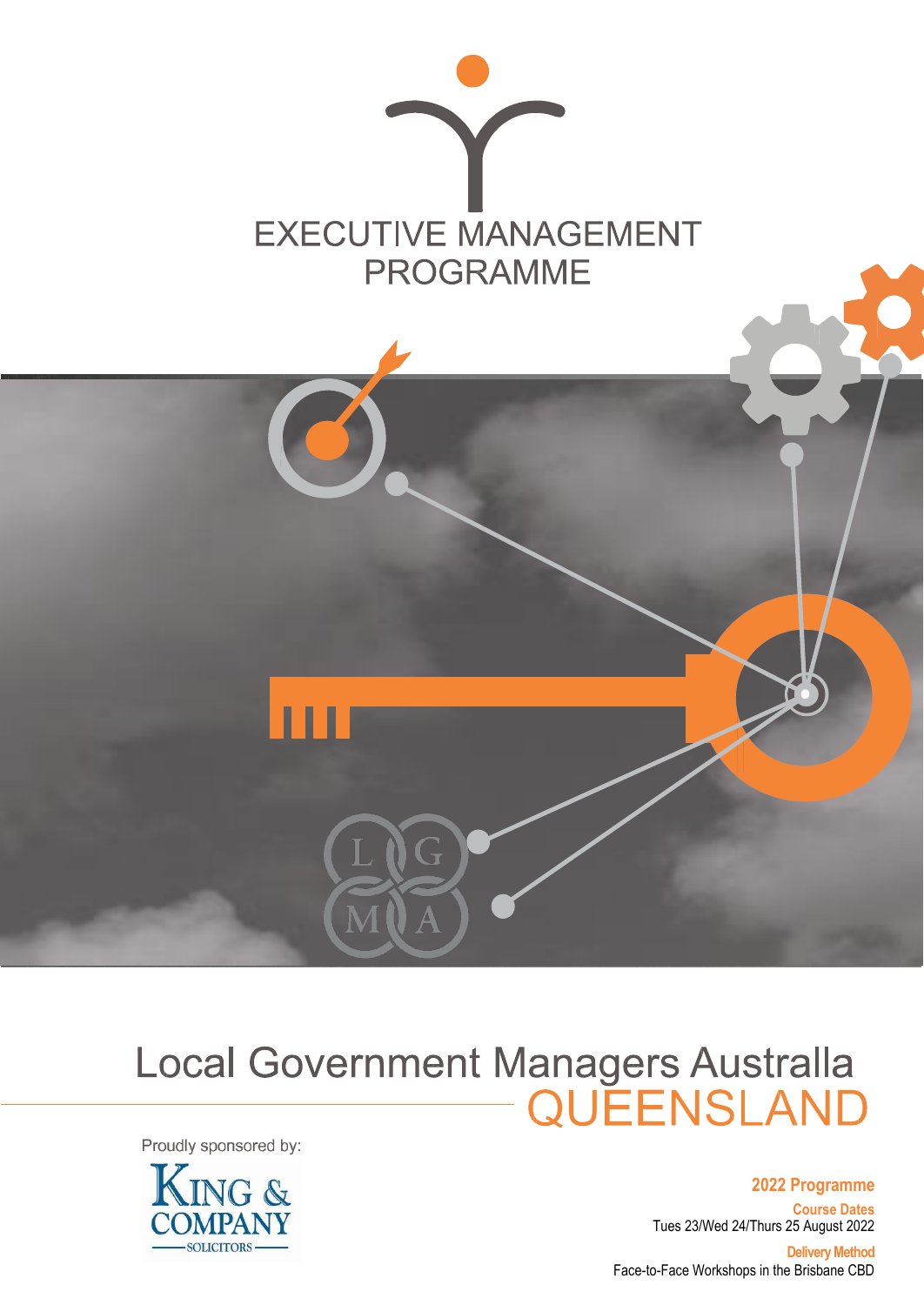### bout the Pro

LEADING LOCAL GOVERNMENT – Executive Management in Queensland Local Government provides local government professionals with a comprehensive understanding of the role of the Chief Executive Officer in Queensland local government. The programme has been written by experienced CEOs and senior managers from Queensland local government and goes beyond the legislation to explore the real challenges and experiences you might expect to face in a CEO role.

As a participant on this programme, you will gain full awareness of the role and responsibilities of Chief Executive Officers in local government; the challenges, the benefits, the satisfactions and the frustrations. You will have the opportunity to troubleshoot questions arising from your own experience and to seek feedback on specific issues you may have faced.

The programme is professionally facilitated and each module features a relevant case study presented by a CEO or senior officer. As a result, over the three programme days, you will have access to 7 experienced local government professionals who will share their views and offer feedback on any issues you choose to raise. These professionals have been selected for their experience and diversity; offering different perspectives on the role of CEO and providing role models to suit different personalities and approaches.

#### **Why this programme?**

Every CEO who has served local government for any length of time can recount numerous challenges that tested them to their limits. Their ability to effectively manage these challenges relied on their skills,

experience and training. These three elements combine to provide local government managers with the tools necessary to handle any event likely to occur in our diverse and dynamic sector.

But for those who find themselves in a position of responsibility without the necessary experience or training, the challenges can be daunting. For this reason, LGMA Queensland created a purpose-built programme to train and support existing and aspiring senior local government managers.

This unique learning opportunity can help every executive leader in local government.

#### **Who Should Attend**

This programme will suit CEOs and executive managers seeking a better understanding of executive management in local government, including:

- those new to the sector who seek to understand the legislative and practical nuances of leading and managing in the local government context;
- $\ddot{y}$  those stepping into a CEO or senior management position; and
- existing CEOs and senior managers who may be looking to refresh their skills.

#### **Programme Size**

The programme is limited to 24 places to ensure participants have maximum interaction with facilitators and practitioners.

**Please note:** a minimum of 15 participants are required to ensure this programme goes ahead.